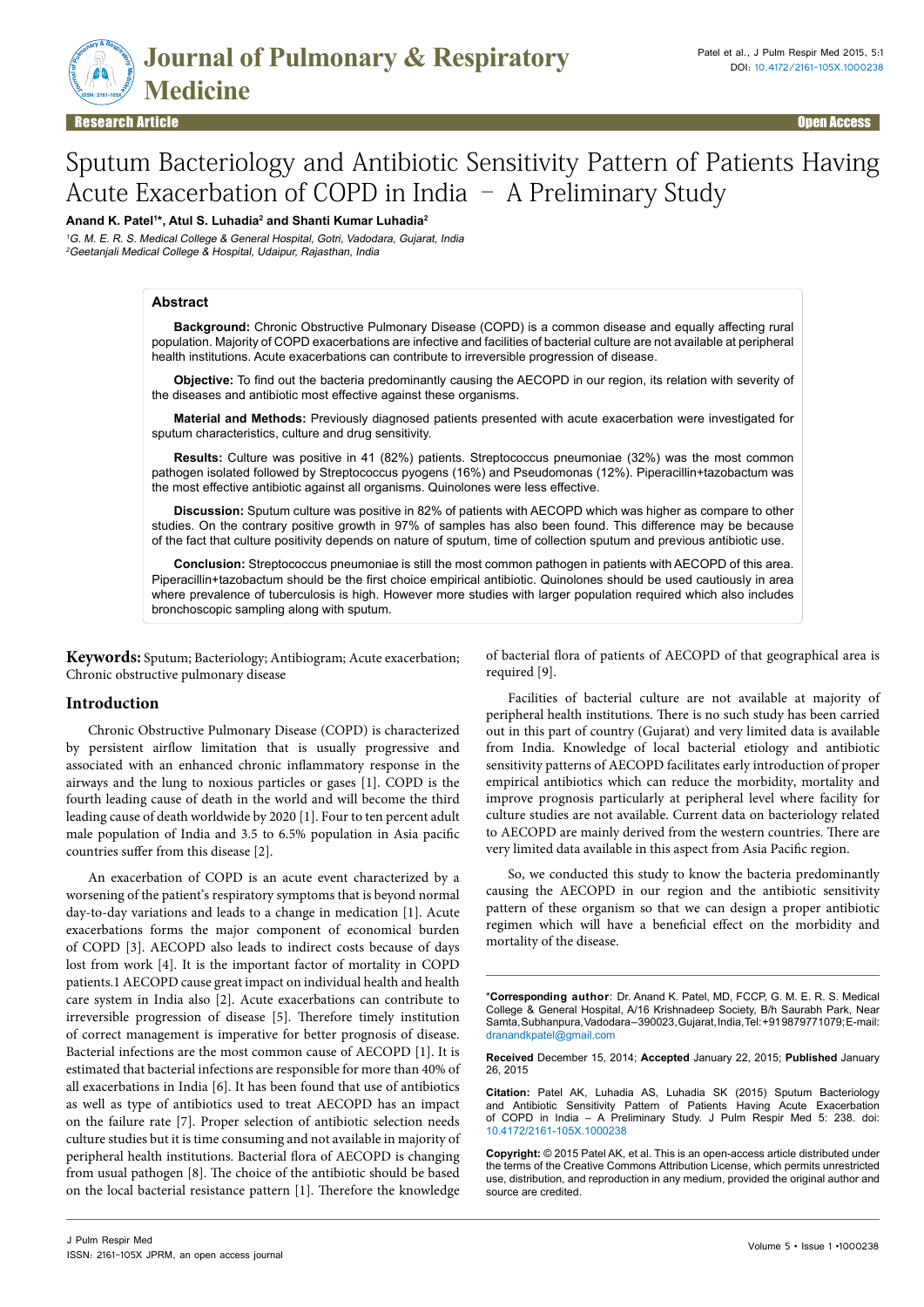# **Materials and Methods**

The present prospective observational study was carried out at Dhiraj General Hospital, Piparia, Vadodara, Gujarat from March 2011 to June 2012 after taking institutional ethical committee permission with the following inclusion and exclusion criteria.

#### **Inclusion criteria**

Previously diagnosed patients of COPD on the basis of history of exposure to risk factors, clinical history and examination supported by spirometry having acute exacerbation according to the following criteria.

Increased dyspnoea

Increased sputum volume

Increased sputum purulence

Sputum sample contains <10 squamous epithelial cells and >25 pus cells

#### **Exclusion criteria**

Patients having bronchiectasis, tuberculosis, pneumonia, malignancy and other evident disease on chest x-ray

Patients previously admitted within 21 days and taken antibiotics

Patients having sputum positive for acid fast bacilli (AFB)

After clinical examination, routine CBC, blood sugar, urine examination, X-ray chest PA view, oxygen saturation by pulse oximetry, were done in all the patients. Their early morning sputum was collected in a sterile transparent container after rinsing the mouth with antiseptic solution. The sputum sample was examined for physical appearance, gram stain, AFB smear, pyogenic culture and drug sensitivity for bacteria.

#### **Results**

Total 50 patients were enrolled in the present study comprised of 41 males and nine females having mean age of 60.18 years. All males were smokers while all females though non-smokers, but exposed to biomass fuel. Sputum culture was positive for microbes in 82% of the patients. It can be seen from Table 1 that out of positive cultures *streptococcus pneumonia* (39%) and *streptococcus pyogens* (19.5%) were most common pathogens followed by *pseudomonas aeruginosa* (14.7%), *klebsiella pneumonia* (9.7%), *H. influenza* (7.32%), staphylococcus aureus (4.88%) and E. coli (4.88%).

We had observed that out of all six patients with positive culture for pseudomonas aeruginosa, two (33.33%) had yellow green while four (66.67%) had green sputum. Out of remaining 44 patients 29 (65.91%) had white sputum and 15 (34.09%) had yellow sputum. All patients with yellow sputum had positive culture for pathogens while out of 29 patients having white sputum 20 (68.97%) patients had positive culture for pathogens. All nine patients in whom no pathogen was grown had white sputum. It can be seen from Table 1 that *pseudomonas aeruginosa*  was more common in patients with FEV1<50% of the predicted value however no correlation was found between other organism with lung function.

Antibiotic sensitivity pattern to all organisms is shown in Table 2. Sensitivity of piperacilline+tazobactum and ofloxacin was tested in all 41 patients while of ciprofloxacin was tested in almost all (40) patients having positive culture for organism irrespective of gram positive or negative. It was found that piperacilline+tazobactum was the most effective antibiotic being sensitive to majority of organisms (95.12%).

In only two patients (one had positive culture for *streptococcus pneumonia* and one had staphylococcus aureus) it was found to be resistant while all gram negative organisms were sensitive. Quinolones were less effective being overall resistant of 39.02% with ofloxacin and 37.5% with ciprofloxacin. Levofloxacin was also resistant to 33.33% of patients having gram negative organisms. Co-amoxyclav was resistant to 34.62% and amoxycilline was resistant to 46.15% of the patients having gram positive organisms. Among macrolides, azithromycin was the most effective drug against gram positive organisms having resistance of 26.92% while erythromycin was the least effective drug having resistance of 69.23%. Linezolid was tested in 17 patients having gram positive organism and found to be resistant in 41.18%. Against gram negative organisms; apart from piperacilline+tazobactum, cefoperazone+sulbactum was also 100% effective while amikacin was sensitive in 92.86%. For most common organisms (*streptococcus pneumonia* and *streptococcus pyogens*), piperacilline+tazobactum was most effective antibiotic in our region having sensitivity of 95.83%.

# **Discussion**

COPD is leading cause of morbidity and mortality and early introduction of empirical antibiotics, can improve outcome and reduce mortality.8 Since culture facilities are not readily available and time consuming, it is better to know the pattern of bacterial flora and their sensitivity of a particular geographical area. Sputum culture was positive in 82% of patients with AECOPD which was higher as compare to other studies [6,10,11] This difference may be because of the fact that culture positivity depends on nature of sputum, time of collection sputum and previous antibiotic use. Madhavi et al. [11] have collected repeat samples if first sample were unsuitable after admission which can decrease yield particularly if empirical antibiotics has been started. Sputum collection timing has not been mentioned by Chawla et al. [6], which can affect yield as early morning sample may increase the yield as compared to randomly collected samples. Study by Ko et al. [10] was retrospective and time of collection of sputum has not been mentioned which can decrease yield. On the contrary other author [12] had found positive growth in 85 (97%) of the 88 representative samples.

In our study *Streptococcus pneumniae* (32%) was still the most common pathogen in AECOPD in this area. This finding is contrary to other studies reported from India by Chawla et al. [6] who had found *Pseudomonas aeruginosa* while Madhavi et al. [11] had found *Klebsiella pneumonia* was the most common organism. The difference may be because most of the cases in our study were from rural area. Further, they had included more severe patients in their study. We also found *pseudomonas aeruginosa* was most common in patients having FEV1 <50% of predicted value in our study. Few authors [12-14] have found higher incidence of pseudomonas and enterobacteriacae in patients with more severely compromised lung functions. Groenewegan et al.

| Pathogen                 | Severity |          |        |             |       |  |  |  |  |  |  |
|--------------------------|----------|----------|--------|-------------|-------|--|--|--|--|--|--|
|                          | Mild     | Moderate | Severe | Very Severe | Total |  |  |  |  |  |  |
| No Organism              | 3        | 3        |        | 2           | 9     |  |  |  |  |  |  |
| Streptococcus Pneumoniae | 0        | 4        | 8      | 4           | 16    |  |  |  |  |  |  |
| Streptococcus pyogenes   |          | 2        | 5      |             | 8     |  |  |  |  |  |  |
| Staphylococcus aureus    |          | 2        | n      |             | 2     |  |  |  |  |  |  |
| Pseudomonas aeruginosa   | n        |          | 2      | 3           | 6     |  |  |  |  |  |  |
| Klebsiella Pneumoniae    |          | 2        |        | 2           |       |  |  |  |  |  |  |
| H.influenzae             |          | 3        |        |             | 3     |  |  |  |  |  |  |
| E. coli                  |          |          | n      |             | 2     |  |  |  |  |  |  |
| Total                    | 3        | 18       | 16     | 13          | 50    |  |  |  |  |  |  |

**Table 1:** Co-relation between severity of Chronic Obstructive Pulmonary Disease (COPD) and pathogens isolated from sputum.

#### Page 2 of 4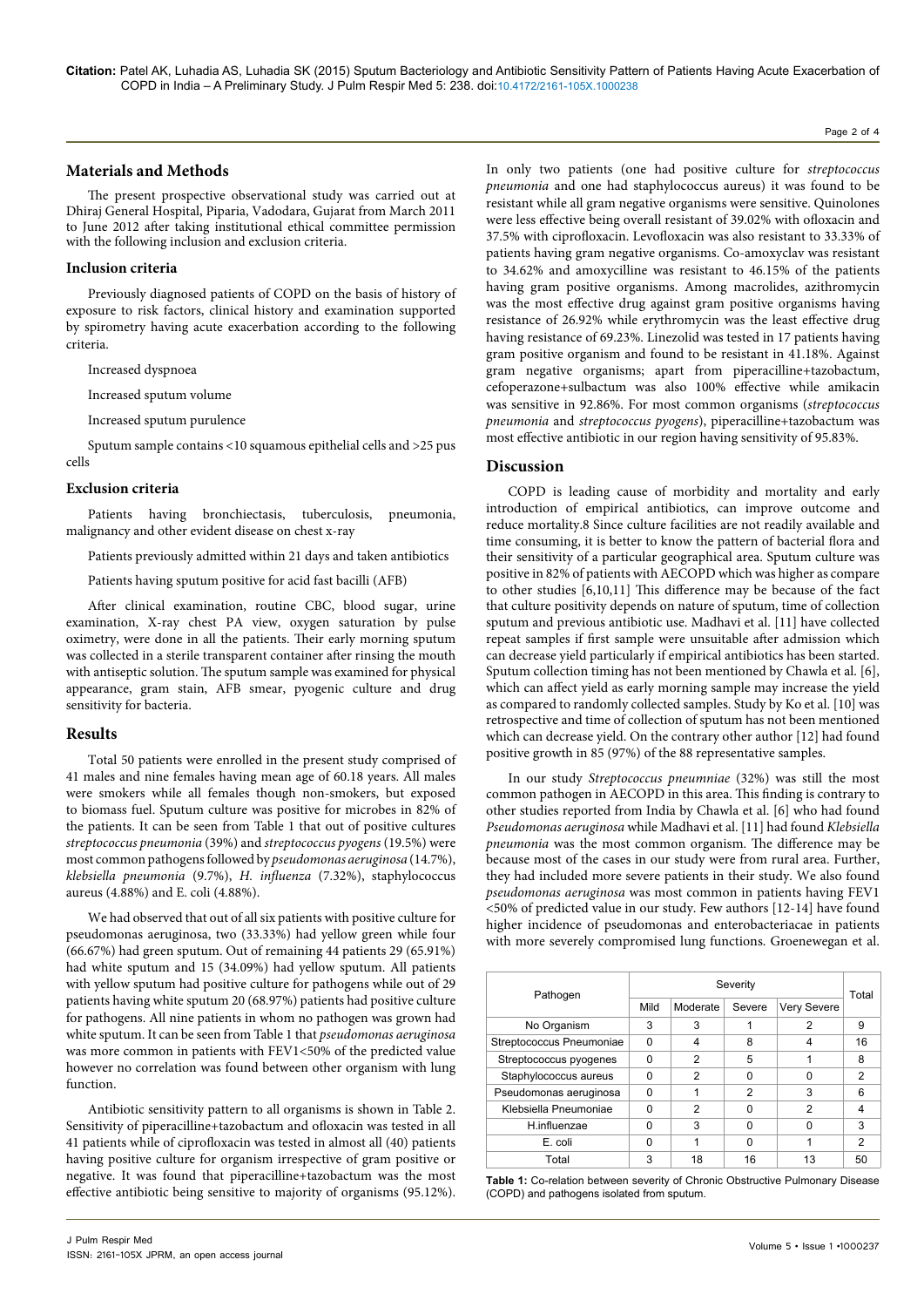**Citation:** Patel AK, Luhadia AS, Luhadia SK (2015) Sputum Bacteriology and Antibiotic Sensitivity Pattern of Patients Having Acute Exacerbation of COPD in India – A Preliminary Study. J Pulm Respir Med 5: 238. doi:10.4172/2161-105X.1000238

|                              |    | S. pneumonia<br>$(N=16)$ |                |                | S. pyogens<br>P. aeruginosa |              |              |                | K. pneumonia   |              |                |                |                |                   | Staph, Aureus |                |              | H. influenza   |                |                |              |                |                |              |              |
|------------------------------|----|--------------------------|----------------|----------------|-----------------------------|--------------|--------------|----------------|----------------|--------------|----------------|----------------|----------------|-------------------|---------------|----------------|--------------|----------------|----------------|----------------|--------------|----------------|----------------|--------------|--------------|
|                              | n  |                          |                |                |                             | $(N=8)$      |              | $(N=6)$        |                |              | $(N=4)$        |                |                | $E.$ coli $(N=2)$ |               |                | $(N=2)$      |                |                | $(N=3)$        |              |                | Total          |              |              |
|                              |    | S                        | M              | R              | S                           | M            | R            | S              | M              | R            | S              | M              | R              | S                 | M             | R              | S            | М              | R              | S              | M            | R              | S              | M            | R            |
| Piperacillin +<br>tazobactum | 41 | 15                       | $\Omega$       | $\mathbf{1}$   | 7                           | $\mathbf{1}$ | $\Omega$     | 6              | $\Omega$       | $\Omega$     | 4              | $\Omega$       | $\Omega$       | 2                 | $\Omega$      | 0              | $\mathbf{1}$ | $\Omega$       | 1              | 3              | $\Omega$     | $\Omega$       | 38             | 1            | 2            |
| Amoxycillin                  | 29 | $\overline{7}$           | 2              | $\overline{7}$ | 4                           | $\mathbf 1$  | 3            | 0              | $\Omega$       | $\Omega$     | 0              | $\Omega$       | $\Omega$       | 0                 | $\Omega$      | 0              | 0            | $\Omega$       | 2              | 2              | $\Omega$     | 1              | 13             | 3            | 13           |
| Co-amoxyclav                 | 29 | 9                        | 3              | 4              | 3                           | $\mathbf{1}$ | 4            | 0              | $\Omega$       | $\mathbf 0$  | 0              | $\Omega$       | $\Omega$       | 0                 | $\Omega$      | 0              | $\mathbf{1}$ | $\mathbf 0$    | 1              | 3              | 0            | $\Omega$       | 16             | 4            | 9            |
| Amikacin                     | 14 | $\Omega$                 | $\Omega$       | $\Omega$       | $\Omega$                    | $\Omega$     | $\Omega$     | 5              | $\Omega$       | $\Omega$     | 3              | $\Omega$       | $\mathbf{1}$   | 2                 | $\Omega$      | 0              | $\Omega$     | $\Omega$       | $\Omega$       | 3              | $\Omega$     | $\Omega$       | 13             | 0            | $\mathbf{1}$ |
| Gentamicin                   | 15 | $\Omega$                 | $\Omega$       | $\Omega$       | $\Omega$                    | $\Omega$     | 0            | 3              | $\overline{2}$ | $\mathbf{1}$ | $\overline{2}$ | $\overline{2}$ | $\Omega$       | 1                 | $\Omega$      | 1              | $\mathbf 0$  | $\Omega$       | $\Omega$       | 0              | $\mathbf{1}$ | $\overline{2}$ | 6              | 5            | 4            |
| Tobramicin                   | 15 | $\mathbf 0$              | 0              | 0              | 0                           | 0            | $\Omega$     | 4              | 1              | $\mathbf{1}$ | 2              | $\Omega$       | $\overline{2}$ | $\mathbf{1}$      | 1             | 0              | $\mathbf 0$  | $\mathbf 0$    | 0              | 2              | 1            | $\Omega$       | 9              | 3            | 3            |
| Ciprofloxacin                | 40 | 9                        | 0              | 6              | 5                           | $\mathbf 0$  | 3            | 3              | 0              | 3            | 4              | $\Omega$       | $\Omega$       | $\mathbf{1}$      | $\mathbf 0$   | 1              | $\mathbf 0$  | 0              | $\overline{2}$ | $\overline{2}$ | $\mathbf{1}$ | $\Omega$       | 24             | 1            | 15           |
| Levofloxacin                 | 15 | $\Omega$                 | $\Omega$       | $\Omega$       | $\Omega$                    | $\Omega$     | 0            | 3              | $\Omega$       | 3            | 4              | $\Omega$       | $\Omega$       | $\mathbf 1$       | $\Omega$      | 1              | $\Omega$     | $\Omega$       | $\Omega$       | $\overline{2}$ | $\Omega$     | $\mathbf{1}$   | 10             | $\Omega$     | 5            |
| Ofloxacin                    | 41 | $\overline{7}$           | $\overline{2}$ | $\overline{7}$ | 5                           | $\Omega$     | 3            | 3              | $\Omega$       | 3            | 3              | 1              | $\Omega$       | 1                 | $\Omega$      | 1              | $\Omega$     | $\Omega$       | $\overline{2}$ | 2              | $\mathbf{1}$ | $\Omega$       | 21             | 4            | 16           |
| Norfloxacin                  | 13 | $\mathbf 0$              | 0              | $\mathbf{1}$   | $\mathbf 0$                 | $\Omega$     | $\Omega$     | 3              | $\Omega$       | 3            | 4              | $\Omega$       | $\Omega$       | 1                 | $\mathbf 0$   | 1              | 0            | 0              | 0              | 0              | $\mathbf 0$  | $\Omega$       | 8              | 0            | 5            |
| Azithromycin                 | 29 | 10                       | $\mathbf{1}$   | 5              | 5                           | 2            | $\mathbf{1}$ | 0              | $\Omega$       | $\Omega$     | 0              | $\Omega$       | $\Omega$       | 0                 | $\mathbf 0$   | $\Omega$       | 1            | $\mathbf 0$    | $\mathbf{1}$   | 1              | $\mathbf{1}$ | 1              | 17             | 4            | 8            |
| Roxithromycin                | 21 | 6                        | $\Omega$       | $\overline{2}$ | 3                           | $\Omega$     | 5            | $\Omega$       | $\Omega$       | $\Omega$     | $\Omega$       | $\Omega$       | $\Omega$       | $\Omega$          | $\Omega$      | $\Omega$       | $\Omega$     | $\Omega$       | $\overline{2}$ | $\Omega$       | $\mathbf{1}$ | $\overline{2}$ | 9              | 1            | 11           |
| Clarithromycin               | 21 | $\overline{4}$           | $\overline{2}$ | $\overline{2}$ | 3                           | $\Omega$     | 5            | 0              | $\Omega$       | $\Omega$     | $\mathbf 0$    | $\Omega$       | $\Omega$       | 0                 | $\Omega$      | $\Omega$       | 0            | 0              | $\overline{2}$ | 0              | $\mathbf 1$  | $\overline{2}$ | $\overline{7}$ | 3            | 11           |
| Erythromycin                 | 29 | $\overline{4}$           | $\mathbf{1}$   | 11             | 3                           | $\Omega$     | 5            | $\Omega$       | $\Omega$       | $\Omega$     | $\Omega$       | $\Omega$       | $\Omega$       | $\Omega$          | $\Omega$      | $\Omega$       | $\Omega$     | $\Omega$       | $\overline{2}$ | $\Omega$       | $\Omega$     | 3              | $\overline{7}$ | 1            | 21           |
| Vancomicin                   | 20 | 5                        | 0              | 4              | 1                           | 0            | 5            | 0              | 0              | $\mathbf 0$  | 0              | 0              | $\Omega$       | 0                 | 0             | $\Omega$       | 1            | $\overline{1}$ | 0              | 0              | $\Omega$     | 3              | $\overline{7}$ | 1            | 12           |
| Clindamicin                  | 20 | 5                        | $\Omega$       | 4              | $\overline{2}$              | $\Omega$     | 4            | 0              | $\Omega$       | $\Omega$     | 0              | $\Omega$       | $\Omega$       | 0                 | $\Omega$      | $\Omega$       | 0            | $\Omega$       | $\overline{2}$ | 0              | $\Omega$     | 3              | $\overline{7}$ | $\Omega$     | 13           |
| Linezolid                    | 20 | $\overline{7}$           | $\mathbf{1}$   | $\mathbf{1}$   | $\overline{2}$              | $\Omega$     | 4            | 0              | $\Omega$       | $\Omega$     | $\Omega$       | $\Omega$       | $\Omega$       | 0                 | $\Omega$      | $\Omega$       | $\Omega$     | $\Omega$       | 2              | 0              | $\Omega$     | 3              | 9              | 1            | 10           |
| Imipenem                     | 14 | $\mathbf 0$              | $\Omega$       | $\mathbf 0$    | $\Omega$                    | $\Omega$     | $\Omega$     | $\overline{2}$ | $\Omega$       | 3            | 4              | $\Omega$       | $\Omega$       | $\overline{2}$    | $\Omega$      | $\Omega$       | $\mathbf 0$  | $\mathbf{0}$   | $\Omega$       | 2              | 1            | $\Omega$       | 10             | 1            | 3            |
| Meropenem +<br>cilastatin    | 15 | $\Omega$                 | $\Omega$       | 0              | $\Omega$                    | $\Omega$     | $\Omega$     | 6              | $\Omega$       | $\Omega$     | 4              | $\Omega$       | $\Omega$       | 2                 | $\Omega$      | $\Omega$       | $\Omega$     | $\Omega$       | $\Omega$       | 3              | $\Omega$     | $\Omega$       | 15             | 0            | $\mathbf 0$  |
| Ceftriaxone                  | 15 | $\mathbf 0$              | 0              | 0              | $\Omega$                    | $\Omega$     | 0            | 3              | $\Omega$       | 3            | 3              | $\Omega$       | $\mathbf{1}$   | $\mathbf 1$       | $\Omega$      | 1              | 0            | $\Omega$       | $\Omega$       | 3              | $\Omega$     | $\Omega$       | 10             | 0            | 5            |
| Cefixime                     | 15 | $\mathbf 0$              | 0              | $\mathbf{0}$   | $\mathbf 0$                 | 0            | $\Omega$     | 1              | $\Omega$       | 5            | 1              | $\Omega$       | 3              | 0                 | $\Omega$      | $\overline{2}$ | 0            | $\mathbf 0$    | 0              | 0              | $\mathbf{1}$ | $\overline{2}$ | $\overline{2}$ | 1            | 12           |
| Cefoperazone<br>+ sulbactum  | 15 | $\Omega$                 | $\Omega$       | $\Omega$       | $\Omega$                    | $\Omega$     | $\Omega$     | 6              | $\Omega$       | $\Omega$     | 4              | $\Omega$       | $\Omega$       | 2                 | $\Omega$      | $\Omega$       | $\Omega$     | $\Omega$       | $\Omega$       | $\overline{2}$ | $\mathbf{1}$ | $\Omega$       | 14             | 1            | 0            |
| Cefotaxime                   | 15 | $\mathbf 0$              | 0              | 0              | 0                           | 0            | 0            | 3              | 0              | 3            | 3              | 0              | 1              | 1                 | 0             | 1              | 0            | 0              | 0              | 2              | 1            | 0              | 9              | 1            | 5            |
| Cefadroxil                   | 20 | 6                        | 0              | $\overline{2}$ | 3                           | $\Omega$     | 4            | 0              | $\Omega$       | $\Omega$     | 0              | $\Omega$       | $\Omega$       | $\Omega$          | $\Omega$      | 0              | 0            | $\Omega$       | $\overline{2}$ | 0              | 1            | $\overline{2}$ | 9              | 1            | 10           |
| Cefpodoxime                  | 16 | $\mathbf 0$              | 0              | $\mathbf{1}$   | 0                           | 0            | $\Omega$     | 0              | 0              | 6            | 1              | $\mathbf 0$    | 3              | 0                 | 0             | $\overline{2}$ | 0            | $\mathbf 0$    | 0              | 2              | $\mathbf{1}$ | 0              | 3              | $\mathbf{1}$ | 12           |
| Cefuroxime                   | 37 | $\overline{7}$           | 1              | 6              | 3                           | $\Omega$     | 4            | 1              | $\Omega$       | 5            | 1              | $\overline{2}$ | 1              | $\Omega$          | 1             | 1              | 0            | 0              | 1              | 0              | 1            | $\overline{2}$ | 12             | 5            | 20           |

Table 2: Drug sensitivity pattern of various pathogens isolated from sputum (n=total number of patients tested, S=sensititve, M=moderately sensitive, R=resistant).

[12] had also included more severe patients but found hemophilus influenza (45%) as most frequent organism followed by *streptococcus pneumonia* (27%). However data on relationship between organism and lung function is scarce, it needs more studies with large number of patients.

We found that the piperacilline+tazobactum was the most effective organism in this area against all organism (gram positive and gram negative). But unfortunately studies [6,11] from other part of this country had not included this antibiotic in drug sensitivity test. They had found gram negative organisms most commonly in their study and quinolones was the most effective antibiotic against gram negative organisms. But we found quinolone to be less effective against gram negative organism. Ofloxacin was resistant in 26.67% and levofloxacin was resistant to 33.33% of patients having gram negative organisms. This may be because of very frequent use of quinolones in this area. Even though quinolones are effective, it should not be used frequently in our country where prevalence of tuberculosis is high.

# **Conclusion**

*Streptococcus pneumoniae* is still the most common pathogen in patients with AECOPD of this area and piperacilline+tazobactum is the most effective antibiotic against all organisms. So, piperacilline+tazobactus should be the first choice empirical antibiotics for AECOPD patients in this area. Quinolones should be used cautiously in area where prevalence of tuberculosis is high.

# **Limitations**

Spontaneously expectorated sputum was used for microbiological

sampling. The accuracy could be increased by taking sample bronchoscopically.

#### **Recommendations**

Large study is which include of all severity of the stable COPD patients as well as AECOPD patients with comparison of sputum (including quality) and bronchocopic sample cultures is required.

#### **References**

- 1. Global initiative for chronic obstructive lung disease (GOLD) (2011) Global strategy for the diagnosis, management, and prevention of COPD.
- 2. [Jindal SK \(2006\) Emergence of chronic obstructive pulmonary disease as an](http://www.ncbi.nlm.nih.gov/pubmed/17287549)  [epidemic in India. Indian J Med Res 124: 619-630.](http://www.ncbi.nlm.nih.gov/pubmed/17287549)
- 3. [Rutten-van Mölken MP, Postma MJ, Joore MA, Van Genugten ML, Leidl R, et](http://www.ncbi.nlm.nih.gov/pubmed/10603626)  [al. \(1999\) Current and future medical costs of asthma and chronic obstructive](http://www.ncbi.nlm.nih.gov/pubmed/10603626)  [pulmonary disease in The Netherlands. Respir Med 93: 779-787.](http://www.ncbi.nlm.nih.gov/pubmed/10603626)
- 4. [Mannino DM \(2002\) COPD: epidemiology, prevalence, morbidity and mortality,](http://www.ncbi.nlm.nih.gov/pubmed/12010839)  [and disease heterogeneity. Chest 121: 121S-126S.](http://www.ncbi.nlm.nih.gov/pubmed/12010839)
- 5. [Rennard SI, Farmer SG \(2004\) Exacerbations and progression of disease in](http://www.ncbi.nlm.nih.gov/pubmed/16113418)  [asthma and chronic obstructive pulmonary disease. Proc Am Thorac Soc 1:](http://www.ncbi.nlm.nih.gov/pubmed/16113418)  [88-92.](http://www.ncbi.nlm.nih.gov/pubmed/16113418)
- 6. Chawla K, Mukhopadhay C, Majumdar M, Bairy I (2008) Bacteriological profile and their antibiogram from cases of acute exacerbations of chronic obstructive pulmonary disease: A hospital based study. Journal of Clinical and Diagnostic Research 2: 612-616.
- 7. Adams SG, Melo J, Luther MS, Anzueto A (2000) Antibiotics are associated with lower relapse rates in outpatients with acute exacerbations of COPD. Chest 117: 1345-52.
- 8. Shahnawaz A, Saleem SM, Bhat MA, Bhat G, Dhobi GN (2003) Bacteriological profile in acute exacerbation of chronic obstructive pulmonary disease (COPD). JK Practitioner 10: 185-187.